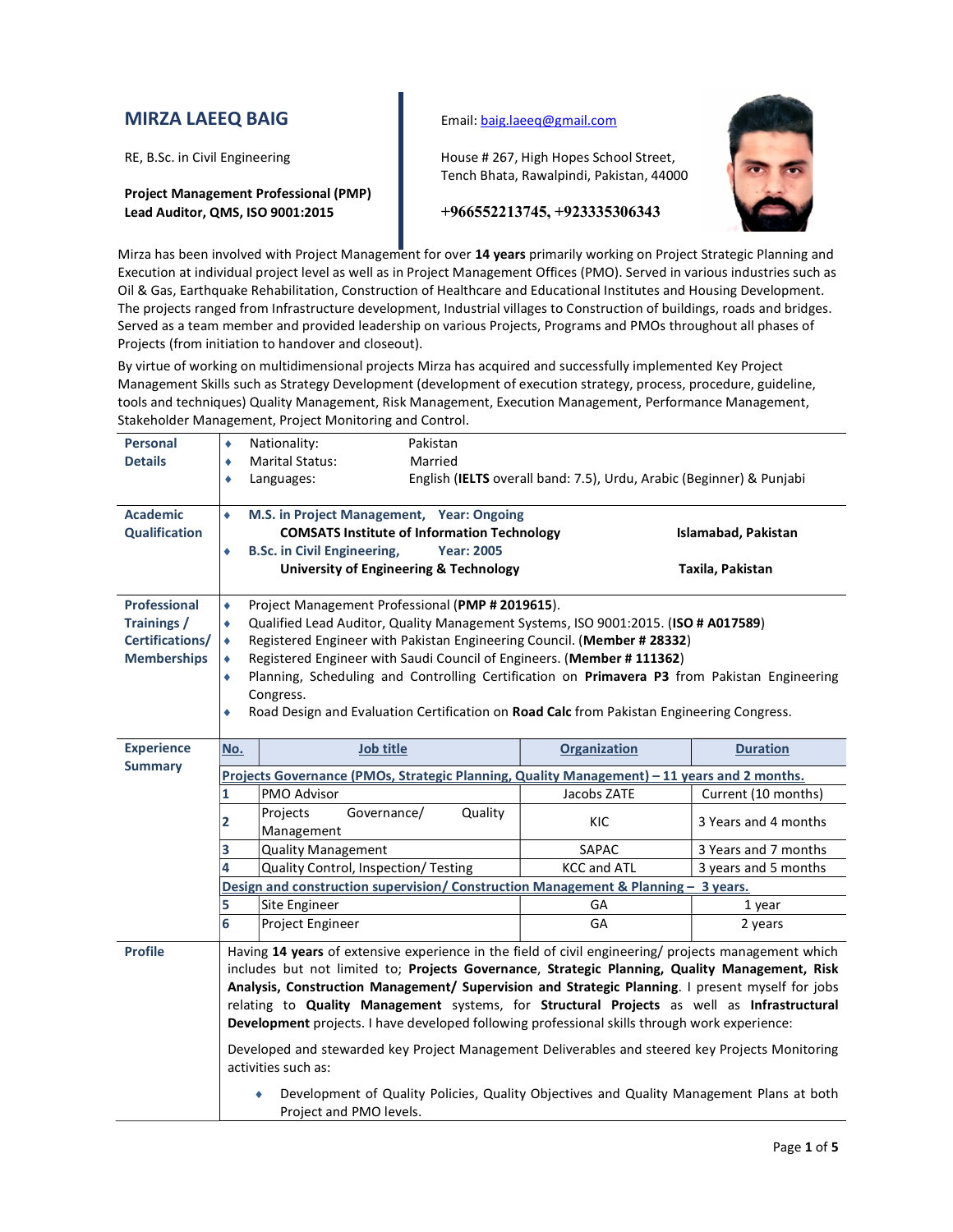|                                                                |                                                                                                                                                                                                                                                                                                            | Development of Risk Management Plans, Risk Thresholds and Risk Response Strategies at<br>٠<br>both Project and PMO levels.                                                                                                                                                                                                      |                                    |                        |  |  |
|----------------------------------------------------------------|------------------------------------------------------------------------------------------------------------------------------------------------------------------------------------------------------------------------------------------------------------------------------------------------------------|---------------------------------------------------------------------------------------------------------------------------------------------------------------------------------------------------------------------------------------------------------------------------------------------------------------------------------|------------------------------------|------------------------|--|--|
|                                                                |                                                                                                                                                                                                                                                                                                            | Development and Implementation of Testing and Commissioning Plans and Project Closeout<br>and Handover dossiers.                                                                                                                                                                                                                |                                    |                        |  |  |
|                                                                |                                                                                                                                                                                                                                                                                                            | Development and Implementation of Project Performance Monitoring System.<br>٠<br>Auditing Projects and PMOs internally and participation in Third Party Quality Audits.<br>٠<br>Regular assessments of Project and PMOs maturity and compliance with procedures, conduct<br>٠<br>gap analysis and ensure continual improvement. |                                    |                        |  |  |
|                                                                |                                                                                                                                                                                                                                                                                                            | <b>Selected achievements:</b>                                                                                                                                                                                                                                                                                                   |                                    |                        |  |  |
|                                                                | Successfully completed and handed over 10 work packages (schools and health units), worth<br>٠<br>120 Million USD, under Pakistan Earthquake Rehabilitation and Recovery Program, as Quality<br>Control Engineer.<br>Developed a tailored Project Tracking and Handover Plan for Saudi Aramco South Dahran |                                                                                                                                                                                                                                                                                                                                 |                                    |                        |  |  |
| Home Ownership Program to reduce closeout process by 3 months. |                                                                                                                                                                                                                                                                                                            |                                                                                                                                                                                                                                                                                                                                 |                                    |                        |  |  |
|                                                                |                                                                                                                                                                                                                                                                                                            | <b>Key Competencies:</b>                                                                                                                                                                                                                                                                                                        |                                    |                        |  |  |
|                                                                | Results-Oriented<br><b>Analytical Skills</b>                                                                                                                                                                                                                                                               |                                                                                                                                                                                                                                                                                                                                 |                                    |                        |  |  |
|                                                                | <b>Team-Building Skills</b><br>Stakeholder Management<br><b>Strong Communication Skills</b><br><b>Risk Management</b>                                                                                                                                                                                      |                                                                                                                                                                                                                                                                                                                                 |                                    |                        |  |  |
|                                                                |                                                                                                                                                                                                                                                                                                            |                                                                                                                                                                                                                                                                                                                                 |                                    |                        |  |  |
|                                                                | <b>Areas of Expertise:</b>                                                                                                                                                                                                                                                                                 |                                                                                                                                                                                                                                                                                                                                 |                                    |                        |  |  |
| Strategic Planning, Execution and Monitoring of Projects<br>٠  |                                                                                                                                                                                                                                                                                                            |                                                                                                                                                                                                                                                                                                                                 |                                    |                        |  |  |
|                                                                | Development of tailored Processes, Procedures, Guidelines, Method Statements, Tools and<br>٠<br>Techniques<br>Quality Assurance and Quality Control Management<br>٠<br>Risk Analysis and Risk Management<br>٠                                                                                              |                                                                                                                                                                                                                                                                                                                                 |                                    |                        |  |  |
|                                                                |                                                                                                                                                                                                                                                                                                            |                                                                                                                                                                                                                                                                                                                                 |                                    |                        |  |  |
|                                                                |                                                                                                                                                                                                                                                                                                            |                                                                                                                                                                                                                                                                                                                                 |                                    |                        |  |  |
|                                                                |                                                                                                                                                                                                                                                                                                            |                                                                                                                                                                                                                                                                                                                                 |                                    |                        |  |  |
|                                                                |                                                                                                                                                                                                                                                                                                            | Projects Construction and Supervision                                                                                                                                                                                                                                                                                           |                                    |                        |  |  |
| <b>Employment</b><br><b>History</b>                            | No.                                                                                                                                                                                                                                                                                                        | <b>Organization</b>                                                                                                                                                                                                                                                                                                             | <b>Position</b>                    | <b>Service Tenure</b>  |  |  |
|                                                                | 1                                                                                                                                                                                                                                                                                                          | Jacobs ZATE (JZ)                                                                                                                                                                                                                                                                                                                | <b>EPMO Excellence Advisor</b>     | October 2019 till date |  |  |
|                                                                |                                                                                                                                                                                                                                                                                                            |                                                                                                                                                                                                                                                                                                                                 | Quality Manager/                   |                        |  |  |
|                                                                | $\mathbf{2}$                                                                                                                                                                                                                                                                                               | Al Khonaini International Company (KIC)                                                                                                                                                                                                                                                                                         | Management                         | June 2016 to Oct 2019  |  |  |
|                                                                |                                                                                                                                                                                                                                                                                                            |                                                                                                                                                                                                                                                                                                                                 | Representative                     |                        |  |  |
|                                                                | 3                                                                                                                                                                                                                                                                                                          | Saudi Pan Kingdom Company (SAPAC)                                                                                                                                                                                                                                                                                               | <b>Quality Manager</b>             | Aug 2012 to Mar 2016   |  |  |
|                                                                | 4                                                                                                                                                                                                                                                                                                          | Al Kifah Contracting Company (KCC)                                                                                                                                                                                                                                                                                              | <b>Quality Control Engineer</b>    | Jul 2010 to Jul 2012   |  |  |
|                                                                | 5                                                                                                                                                                                                                                                                                                          | Associated Technologies Pvt Ltd (ATL)                                                                                                                                                                                                                                                                                           | <b>Quality Control Engineer</b>    | Feb 2009 to Jun 2010   |  |  |
|                                                                | 6                                                                                                                                                                                                                                                                                                          | Gulzari Associates, Contractors (GA)                                                                                                                                                                                                                                                                                            | Site Engineer/ Project<br>Engineer | Jan 2006 to Jan 2009   |  |  |

## Experience Details

| $ \frac{1}{2}$ $\frac{1}{2}$ $\frac{1}{2}$ $\frac{1}{2}$ $\frac{1}{2}$ $\frac{1}{2}$ $\frac{1}{2}$ $\frac{1}{2}$ $\frac{1}{2}$ $\frac{1}{2}$ $\frac{1}{2}$ $\frac{1}{2}$ |                                                                                                                                                                                                                                                     |                 |  |
|--------------------------------------------------------------------------------------------------------------------------------------------------------------------------|-----------------------------------------------------------------------------------------------------------------------------------------------------------------------------------------------------------------------------------------------------|-----------------|--|
| <b>Jacobs ZATE</b>                                                                                                                                                       | <b>Projects:</b>                                                                                                                                                                                                                                    | <b>Clients:</b> |  |
| <b>Kingdom of Saudi Arabia</b>                                                                                                                                           | 1) Providing Consultancy Services for the                                                                                                                                                                                                           | <b>SWCC</b>     |  |
|                                                                                                                                                                          | Implementation and Operation of Enterprise                                                                                                                                                                                                          |                 |  |
| <b>EPMO Excellence Advisor</b>                                                                                                                                           | Project Management Office for SWCC                                                                                                                                                                                                                  |                 |  |
|                                                                                                                                                                          | <b>Responsibilities:</b>                                                                                                                                                                                                                            |                 |  |
| Oct 2019 till date                                                                                                                                                       | • Considering the diverse nature of the PMOs and Projects in SWCC, developed tailored<br>processes, procedures and Project Management Guidelines by consulting Project<br>Management and Standardization institutions and following best practices. |                 |  |
| Salient features of the                                                                                                                                                  |                                                                                                                                                                                                                                                     |                 |  |
| projects:                                                                                                                                                                |                                                                                                                                                                                                                                                     |                 |  |
| ◆ Setup and steward                                                                                                                                                      | Ensured stakeholder alignment, commitment and compliance across the PMOs                                                                                                                                                                            |                 |  |
| Enterprise PMO to                                                                                                                                                        | through regular communications to ensure (E)PMO achieves its targets.                                                                                                                                                                               |                 |  |
| integrate and manage all                                                                                                                                                 |                                                                                                                                                                                                                                                     |                 |  |
| operations and projects in                                                                                                                                               | Responsible for quarterly implementation and review of lessons learnt, audits and<br>٠                                                                                                                                                              |                 |  |
| SWCC from one                                                                                                                                                            | customer satisfaction surveys from projects to ensure relevance and excellence of                                                                                                                                                                   |                 |  |
| (synergized) strategic                                                                                                                                                   | PMO services.                                                                                                                                                                                                                                       |                 |  |
| level. Define operational                                                                                                                                                |                                                                                                                                                                                                                                                     |                 |  |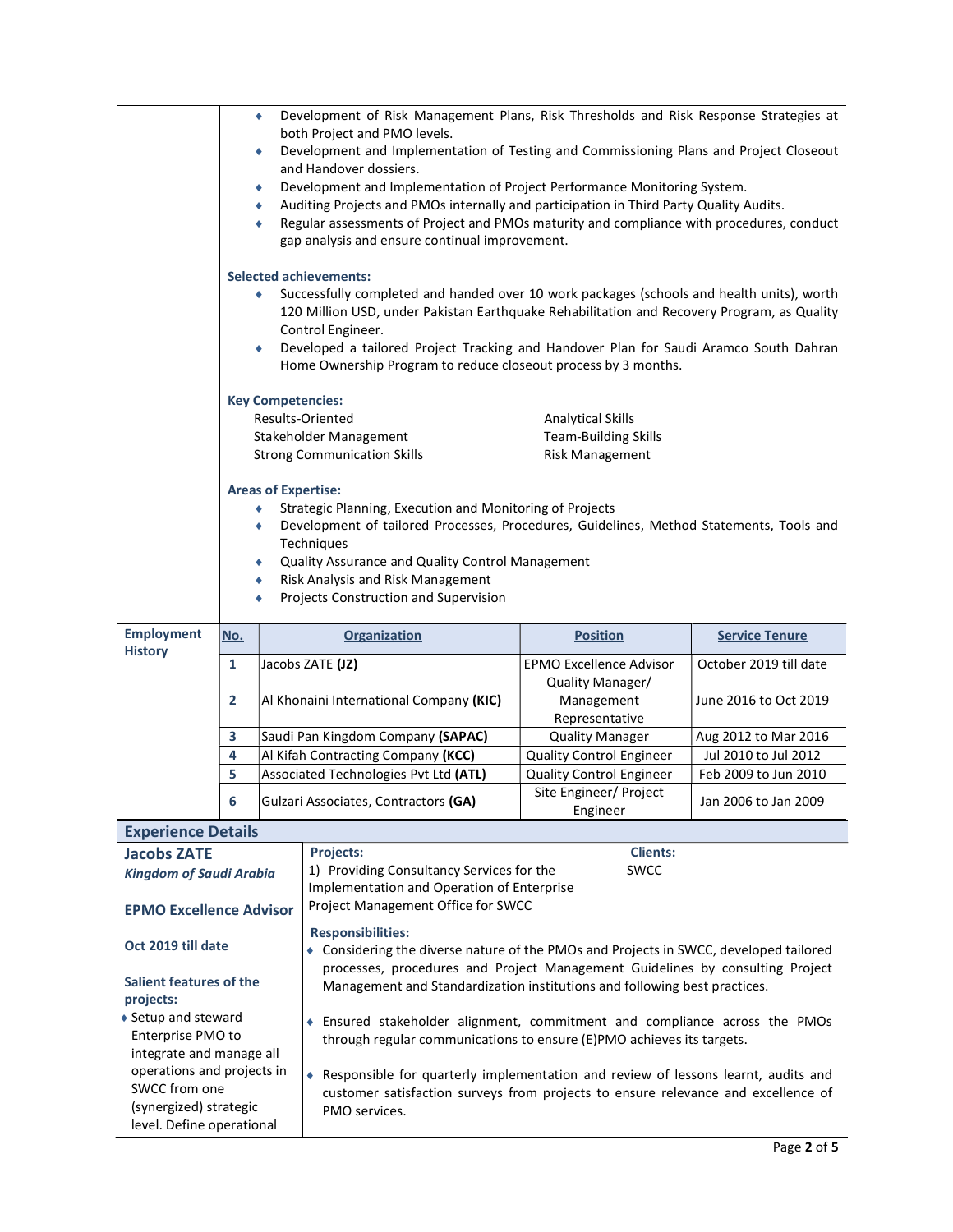| models for the functional<br>PMOs (TAP, O&M,<br>Corporate Projects) and                                                                                                                                                                                                                                     | • Developed tools for identifying capability gaps across the SWCC PMO and Project<br>Management community and develop tailored training procedures/ guidelines for<br>Project Management Fundamentals.                                     |  |  |
|-------------------------------------------------------------------------------------------------------------------------------------------------------------------------------------------------------------------------------------------------------------------------------------------------------------|--------------------------------------------------------------------------------------------------------------------------------------------------------------------------------------------------------------------------------------------|--|--|
| provide operational<br>direction/ support to<br>ensure alignment with<br><b>SWCC Strategic</b>                                                                                                                                                                                                              | ♦ Enabled knowledge transfer and shared lessons learned across the SWCC<br>organization (e.g. regular workshops, trainings and presentations).                                                                                             |  |  |
| objectives.<br>◆ Program of three PMOs<br>include the Technical                                                                                                                                                                                                                                             | ♦ Performed regular assessments of SWCC (E)PMO maturity and compliance with<br>procedures through Audits.                                                                                                                                  |  |  |
| Affairs & Projects'<br>program of \$22.9B and 61<br>projects including<br>reservoirs, desalination                                                                                                                                                                                                          | ♦ Co-Owner of on-line library (Share-Point) for official documents, tools, processes; and<br>responsible for keeping the library up-to-date and documents availability.                                                                    |  |  |
| plants and transmission<br>pipelines, pump stations<br>and terminal stations, the<br>O&M program of \$317M                                                                                                                                                                                                  |                                                                                                                                                                                                                                            |  |  |
| and 142 projects across<br>12 desalination plants<br>and water transmission<br>systems including facility                                                                                                                                                                                                   |                                                                                                                                                                                                                                            |  |  |
| rehabilitation,<br>maintenance, upgrade<br>and replacement                                                                                                                                                                                                                                                  |                                                                                                                                                                                                                                            |  |  |
| projects, and the<br>Corporate Project<br>Management Office                                                                                                                                                                                                                                                 |                                                                                                                                                                                                                                            |  |  |
| program of \$630M and<br>95 projects across IT, HR,<br>R&D, Privatization,                                                                                                                                                                                                                                  |                                                                                                                                                                                                                                            |  |  |
| Strategic Planning,<br>Industrial Security, etc                                                                                                                                                                                                                                                             |                                                                                                                                                                                                                                            |  |  |
| <b>Al-Khonaini</b>                                                                                                                                                                                                                                                                                          | <b>Clients:</b><br><b>Projects:</b>                                                                                                                                                                                                        |  |  |
| <b>International Company</b>                                                                                                                                                                                                                                                                                | 2) South Dahran Home Ownership Project<br>Saudi ARAMCO                                                                                                                                                                                     |  |  |
| <b>Kingdom of Saudi Arabia</b>                                                                                                                                                                                                                                                                              | 3) King Salman International Complex for<br>YASREF<br>Maritime Industries & Services<br><b>TURNER International Middle East</b>                                                                                                            |  |  |
| <b>Corporate Quality</b><br><b>Manager &amp; Management</b>                                                                                                                                                                                                                                                 | 4) Dahran Extension Project- Package 07<br>5) YASREF Housing Project                                                                                                                                                                       |  |  |
| Representative                                                                                                                                                                                                                                                                                              | <b>Responsibilities:</b>                                                                                                                                                                                                                   |  |  |
| June 2016 to October 2019                                                                                                                                                                                                                                                                                   | • Configured Quality Management Systems, developed Quality Policies and measurable<br>Quality Objectives consistent with the Business needs of the Organization. Provided<br>guidelines for QMS configuration to individual projects.      |  |  |
| Salient features of the<br>projects:<br>♦ Construction of 545 Villas                                                                                                                                                                                                                                        | Was responsible for review and approval of Project Quality Plans in line with ISO<br>9001 and ISO 10005 and providing guidelines/ templates and trainings for the same<br>to the Project Teams.                                            |  |  |
| ◆ Conducted Management Review Meetings and follow-ups with individual projects to<br>for Saudi ARAMCO and<br>ensure the corrective/ preventive actions have been implemented and<br>YASREF in the cities of<br>improvements have been made before the next MRM; also, ensured necessary<br>Dahran and Yanbu |                                                                                                                                                                                                                                            |  |  |
| $\bullet$ Construction of<br>Roads<br>and walkways in the                                                                                                                                                                                                                                                   | communications have been made as per RACI.<br>• Conducted internal Quality Audits on Products, Procedures and QMS to evaluate the<br>procedures and their effectiveness.                                                                   |  |  |
| housing districts.<br>• Construction of sewerage<br>drainage<br>and<br>system<br>including<br>pumping                                                                                                                                                                                                       | ◆ Was responsible for quality-related Risk Planning, Identification, Analysis (Qualitative<br>and Quantitative), suggesting responses and monitoring. Also ensuring the Top<br>Management and Client have been informed as per RACI chart. |  |  |
| station.                                                                                                                                                                                                                                                                                                    | ◆ Was responsible for preparing and presenting weekly and monthly reports to the top<br>management to provide an overview of integrated Quality and Risks status at                                                                        |  |  |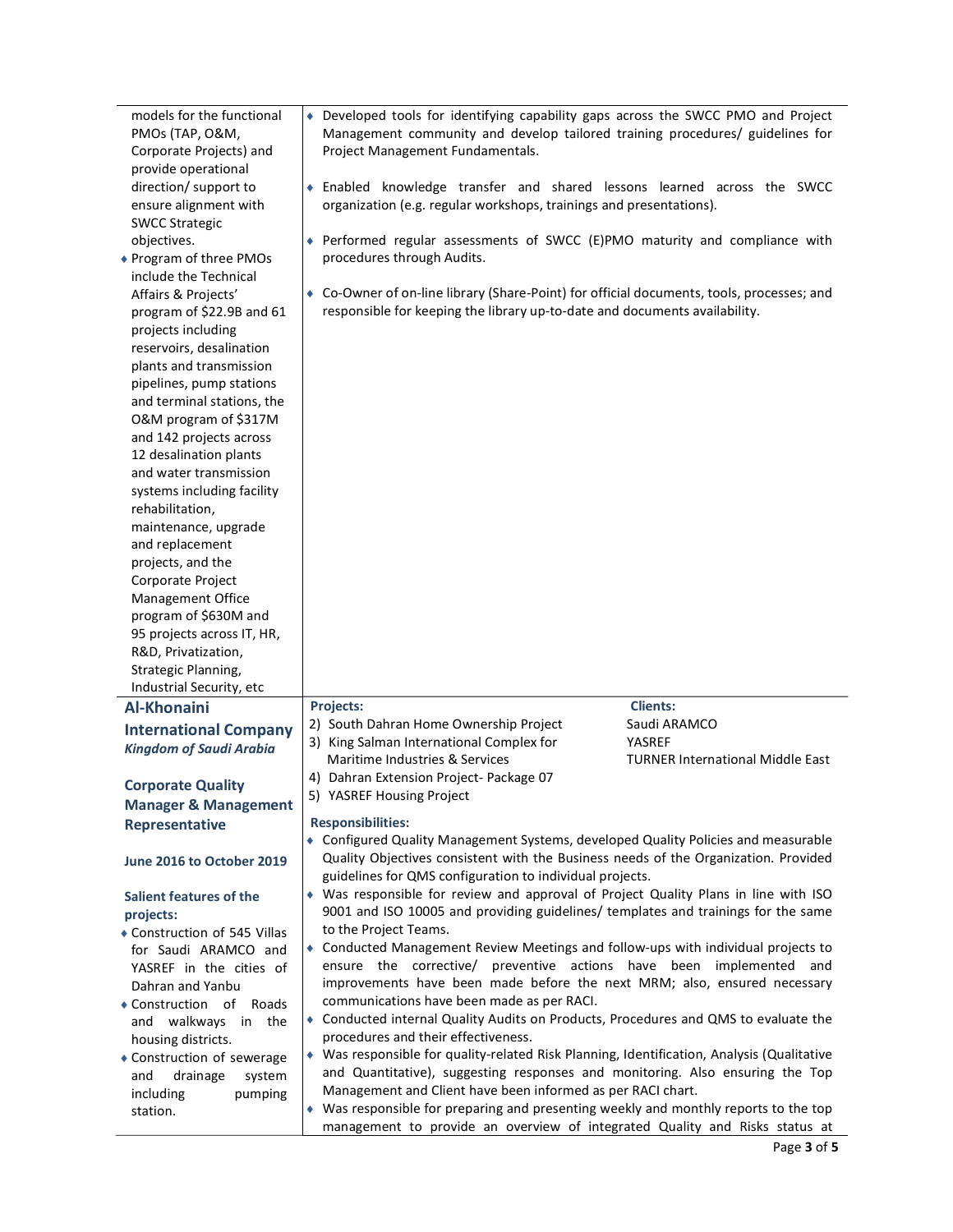| • Construction of irrigation<br>system and landscaping<br>works.                                                                                                                                                                                                                                                                                                                                                                                                                                                     | corporate level as well as of each project. Additionally, for the issues faced and<br>proposed actions.<br>Conducted Quality Trainings and skill assessments for new recruits and Project<br>Teams.<br>• Was responsible for review of Inspection and Testing Plans (ITPs).                                                                                                                                                                                                                                                                                                                                                                                                                                                                                                                                                                                                                                                                                                                                                                                                                                                                                                                                                                                                                                                                                                                                                                                                                                          |                                                                                 |  |
|----------------------------------------------------------------------------------------------------------------------------------------------------------------------------------------------------------------------------------------------------------------------------------------------------------------------------------------------------------------------------------------------------------------------------------------------------------------------------------------------------------------------|----------------------------------------------------------------------------------------------------------------------------------------------------------------------------------------------------------------------------------------------------------------------------------------------------------------------------------------------------------------------------------------------------------------------------------------------------------------------------------------------------------------------------------------------------------------------------------------------------------------------------------------------------------------------------------------------------------------------------------------------------------------------------------------------------------------------------------------------------------------------------------------------------------------------------------------------------------------------------------------------------------------------------------------------------------------------------------------------------------------------------------------------------------------------------------------------------------------------------------------------------------------------------------------------------------------------------------------------------------------------------------------------------------------------------------------------------------------------------------------------------------------------|---------------------------------------------------------------------------------|--|
| Saudi Pan Kingdom<br><b>Company</b><br><b>Kingdom of Saudi Arabia</b>                                                                                                                                                                                                                                                                                                                                                                                                                                                | <b>Projects:</b><br>1) Development of Stage-2 of Sudair City<br>for Industries and businesses<br>2) Infra Structural Development of Medina                                                                                                                                                                                                                                                                                                                                                                                                                                                                                                                                                                                                                                                                                                                                                                                                                                                                                                                                                                                                                                                                                                                                                                                                                                                                                                                                                                           | <b>Clients:</b><br>MODON - Riyadh<br>Ministry Of Housing-Medina<br>Saudi ARAMCO |  |
| <b>Quality Manager</b>                                                                                                                                                                                                                                                                                                                                                                                                                                                                                               | <b>Housing Project</b><br>3) Jeddah Storm-water Drainage Program (JSDP)                                                                                                                                                                                                                                                                                                                                                                                                                                                                                                                                                                                                                                                                                                                                                                                                                                                                                                                                                                                                                                                                                                                                                                                                                                                                                                                                                                                                                                              |                                                                                 |  |
| Aug 2012 to Mar 2016<br>Salient features of the<br>projects:<br>♦ Construction<br>and<br>Development<br>industrial<br>zones for MODON with<br>roads and networks of<br>Wet & Dry Utilities and<br>MEP works.<br>◆ Infrastructural<br>development of Housing<br>Medina<br>Project<br>in<br>comprising of Roads and<br>utilities<br>◆ Construction of 25 Kms of<br><b>RCC</b><br>channel<br>across<br>Jeddah<br>City<br>(district<br>bariman). The<br>project<br>also consisted of seven<br>bridges and a box culvert. | <b>Responsibilities:</b><br>◆ Was responsible for preparation of Project Quality Plans as per ISO 9001 and 10005<br>and its continual improvement during different phases of the projects.<br>Stewarded implementation of Basic Quality Tools for continual quality improvement.<br>• Was responsible for preparation and submission of Special Processes, Method<br>Statements, Inspection and Testing Plans (ITPs) and Inspection Checklists as per the<br>Construction phases and PQP.<br>♦ Prepared Requests For Alternatives to propose solutions and substitutes for design,<br>procedure or constructability conflicts.<br>• Issuance of NCR (Non-Conformance Reports) for any non-conforming activity,<br>procedure, material or product.<br>♦ Performed root-cause analysis using different quality tools and proposed Corrective<br>& Preventive actions.<br>◆ Performed audits during different phases of the projects to evaluate the<br>effectiveness of QMS.<br>◆ Performed Process analysis to identify "Needs of Improvement' and to eliminate<br>'Non-Value-Added' activities.<br>◆ Headed Quality Trainings for the team and skill assessments.<br>◆ Proposed Quality Initiatives, Held Pre-Task meetings and Quality Toolbox talks with<br>field staff.<br>• Weekly & Monthly Statistical reporting to the proponents and preparation of Quality<br>Control Inspection Schedules.<br>Was responsible for review of Field Test Reports for tests conducted by Independent<br>Testing Laboratories. |                                                                                 |  |
| <b>Al Kifah Contracting</b><br><b>Company</b><br><b>Kingdom of Saudi Arabia</b><br><b>Quality Control Engineer</b>                                                                                                                                                                                                                                                                                                                                                                                                   | <b>Projects:</b><br>1) Manifa Power Transmission and<br>Sub-Stations<br>2) Construction of Government<br>Buildings, Phase-1                                                                                                                                                                                                                                                                                                                                                                                                                                                                                                                                                                                                                                                                                                                                                                                                                                                                                                                                                                                                                                                                                                                                                                                                                                                                                                                                                                                          | <b>Clients:</b><br>Saudi ARAMCO<br>Royal Commission, Jubail                     |  |
| <b>Jul 2010 to Jul 2012</b><br>Salient features of the<br>projects:<br>♦ Construction<br>οf<br>four<br>Government Buildings in<br>Jubail City including the<br>Infrastructural network.<br>◆ Construction<br>and<br>Commissioning of three<br>power substations for<br>Saudi ARAMCO in Manifa<br>Causeway.                                                                                                                                                                                                           | <b>Responsibilities:</b><br>• Participated in preparation of Project Quality Plan(s) and its updates during the<br>Project lifecycle.<br>Developed Inspection and Testing Plans (ITPs) for earth-works, structural and<br>finishing activities.<br>• Prepared Method Statements and Construction Proposals as per the Specifications<br>and Standard requirement of Quality manuals.<br>◆ Performed root-cause analysis using different quality tools to propose Corrective &<br>Preventive actions.<br>• Daily coordination with piers and subordinates regarding field progress, quality<br>implementation and results.<br>• Was responsible for preparation of Technical Submittals.<br>• Issued field directives/ observations and NCRs (Non-Conformance Reports) for<br>activities/ materials not conforming to the design or specifications.                                                                                                                                                                                                                                                                                                                                                                                                                                                                                                                                                                                                                                                                   |                                                                                 |  |